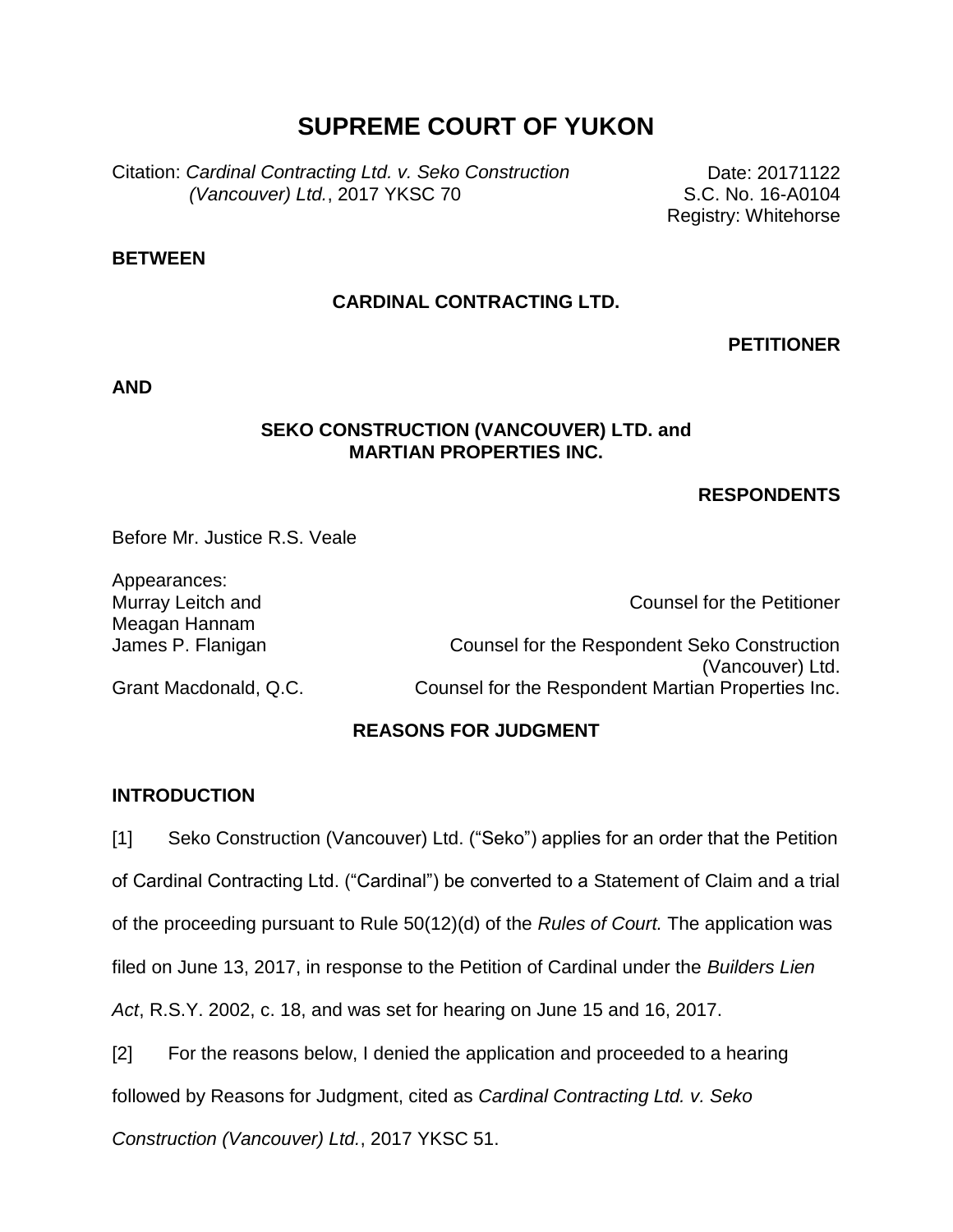## **BACKGROUND**

[3] Cardinal has a subcontract agreement with Seko, dated April 20, 2015 ("the Subcontract"), to work and furnish materials in the construction, alteration or repair of a building on land owned by Martian Properties Inc. ("Martian").

[4] Through seven progress claims, Cardinal invoiced Seko in the amount of

\$2,787,438.75 and Seko paid the full amount of the first four progress claims in the

amount of \$2,316,034.63, leaving a balance outstanding of \$471,404.12.

[5] Shortly before this hearing, Seko paid another \$301,306.33 and Cardinal agreed to a deduction of \$1,269.48, reducing the outstanding claim to \$168,828.31.

[6] Cardinal filed a lien against Martian's land and it is not in dispute, except as to the amount of the outstanding claim owing.

[7] Three issues were addressed as follows:

- 1. Is Seko entitled not to pay Cardinal until paid by Martian?
- 2. Is Seko entitled to refuse to pay Cardinal's invoices for services rendered by Ryan Eby and the 12.5% margin on the building?
- 3. Is Cardinal obligated to fix or pay the deficiency and warranty items claimed by Seko?

[8] The evidence consisted of three affidavits of Ken Eby, the President of Cardinal, two affidavits of Peter Shoulak, the Vice-President of Seko, one affidavit of Terry McCutcheon for Martian, and one affidavit form Preston Blackie, a professional painter.

- [9] There was no application to cross-examine on affidavits.
- [10] The two issues on this application are:
	- 1. Are there disputed issues of fact that cannot be determined summarily on affidavit evidence and documents?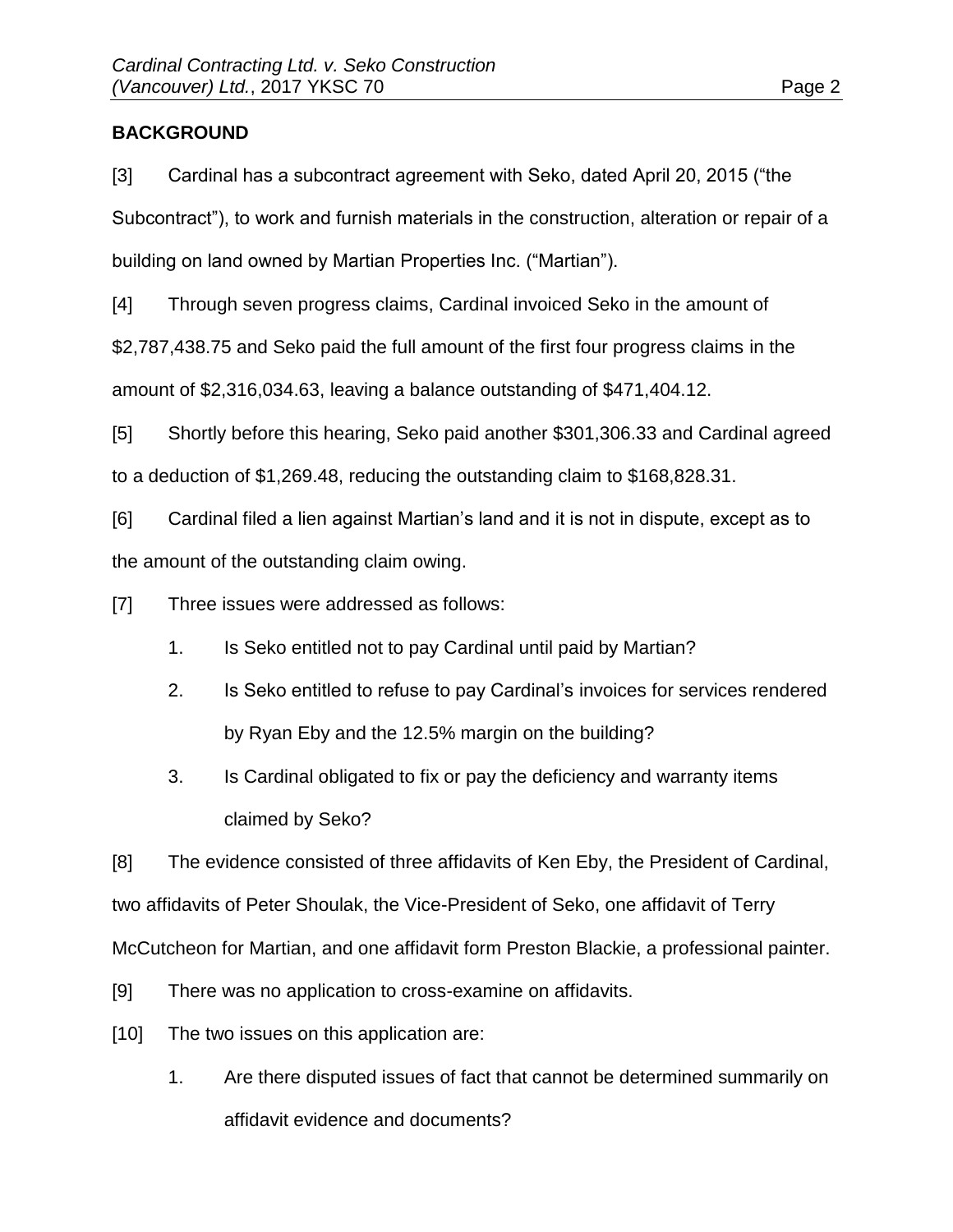2. Is the conversion to a statement of claim with the consequent requirement for discovery and trial, consistent with the object of the *Rules of Court* under Rule 1(16)?

## **THE LAW OF PETITIONS**

…

…

[11] The most common way of commencing a proceeding in court is by way of a statement of claim. This procedure usually involves examination for discovery and the production of documents before proceeding to a trial on oral evidence or a summary trial on affidavits. In this jurisdiction, the use of full-scale trials is a relic of the past, as most litigants cannot afford the costs and risks of trial. Most cases proceed on affidavits, occasionally with cross-examination.

[12] The petition is used in circumstances provided in Rule 10 and I set out the relevant provisions in this application.

(1) A petition in Form 2 shall be filed where

(a) an application is authorized to be made to the court,

(b) the sole or principal question at issue is alleged to be one of interpretation of an *Act*, statute or regulation, will, deed, oral or written contract, or other document,

(g) the relief sought relates to land and is for

(i) a declaration of a beneficial interest in or a charge on land and of the character and extent of the interest or charge,

… [13] Rule 10 provides that a petition proceeds on affidavits unless an application is made for cross-examination on affidavits or, as in this case, pursuant to Rule 50(12)(d):

50(12) On an application the court may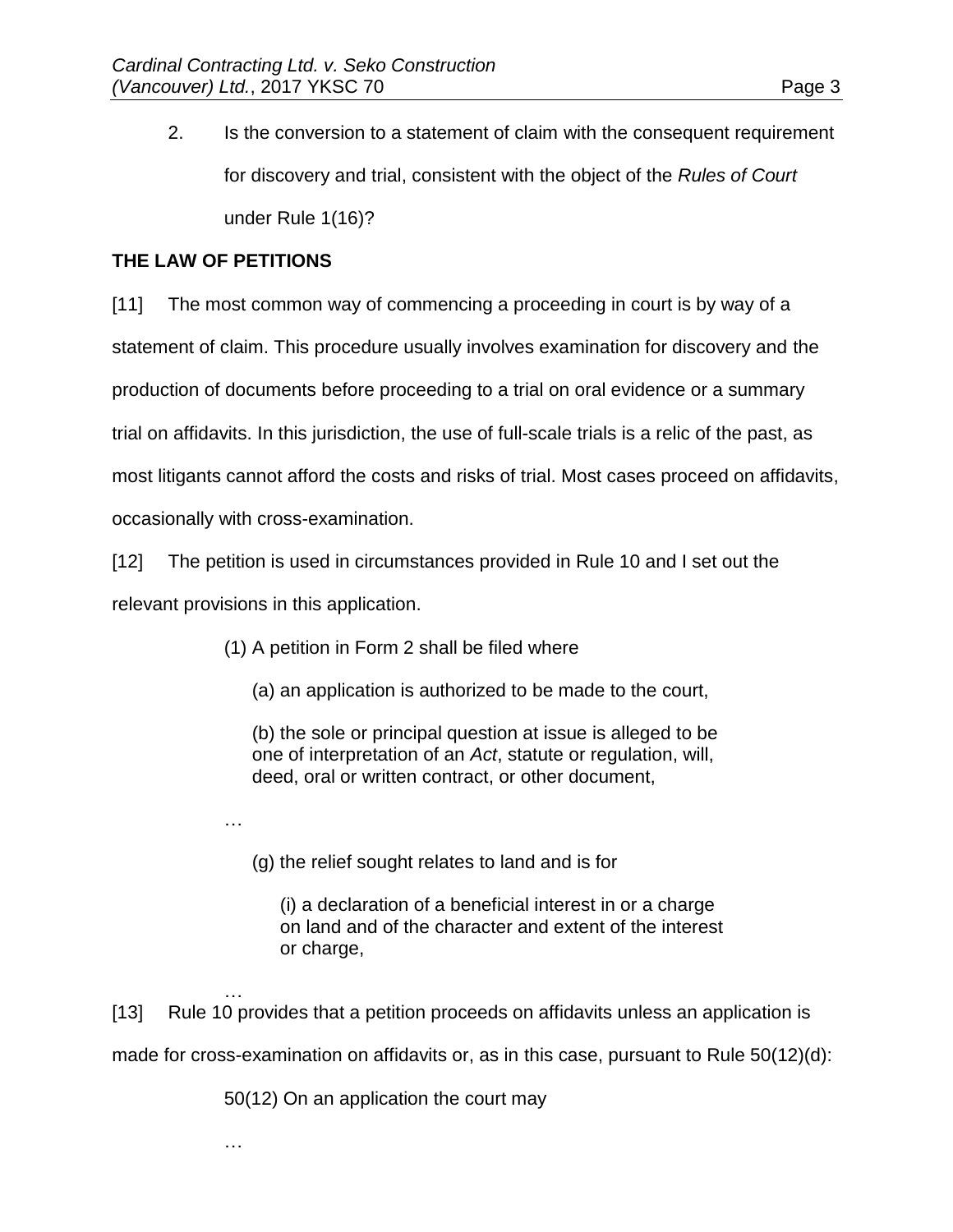(d) order a trial of the proceeding, either generally or on an issue, and order pleadings to be filed, and may give directions for the conduct of the trial and of pretrial proceedings, and for the disposition of the application.

[14] Setting a petition down for trial involves both delays and increased costs,

requiring an examination of the object of the Rules of Court as follows:

1(6) The object of these rules is to secure the just, speedy and inexpensive determination of every proceeding on its merits and to ensure that the amount of time and process involved in resolving the proceeding, and the expenses incurred by the parties in resolving the proceeding, are proportionate to the court's assessment of

(a) the dollar amount involved in the proceeding,

(b) the importance of the issues in dispute to the jurisprudence of Yukon and to the public interest, and

(c) the complexity of the proceeding.

[15] Rule 1(6) introduces the principle of proportionality in securing the just, speedy and inexpensive determination of every proceeding. The Court must consider the amount of time and the expense to be incurred, to ensure it is proportionate to the dollar amount of the proceeding and the importance and complexity of the issues involved. [16] In *May v. Circumpacific Energy Corp.*, 2004 YKSC 10, I denied an application under Rule 52(11)(d) in an oppression application for the following reasons set out in para. 6 - a previous application had been dismissed - there was a right to a summary hearing and I was not prepared to exercise my discretion to order a trial on the eve of the hearing. The lawyer for the petitioners maintained that there were sufficient affidavits documents to make a decision, and if that is not the case, the discretion remained to order a trial.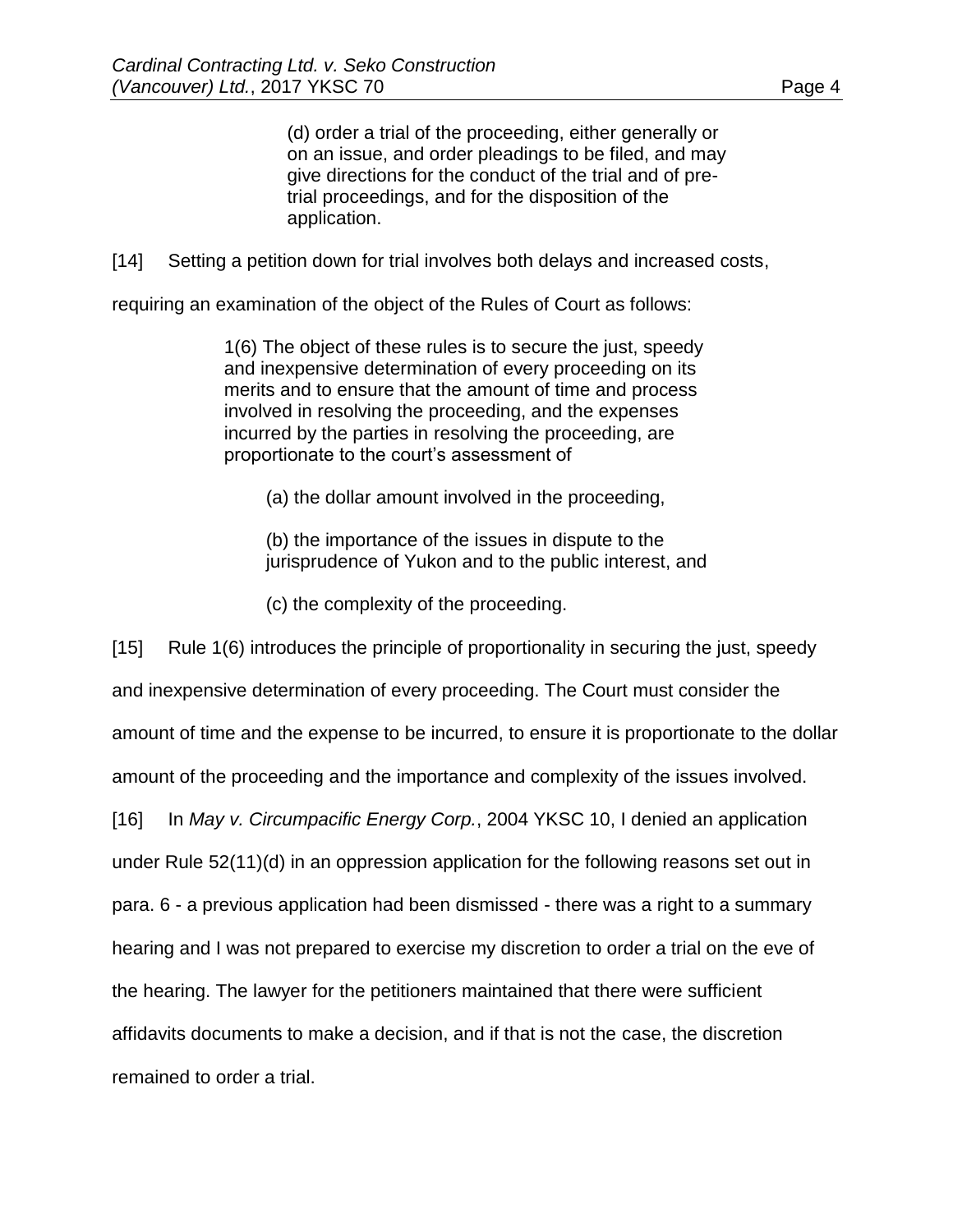[17] This assessment is similar to the order made in an application for summary trial, which has been considered in *Norcope Enterprises Ltd. v. Government of Yukon*, 2012 YKSC 25 ("*Norcope*"), and *Fine Gold Resources Ltd. v. 46205 Yukon Inc.,* 2017 YKSC 6 ("*Fine Gold*"). Both of these cases involved factual and legal disputes in construction contracts, and in both, this Court found that credibility disputes could be resolved by affidavits.

[18] The *Fine Gold* case as well follows the direction from the Supreme Court of Canada in *Hryniak v. Mauldin*, 2014 SCC 7, at paras. 24, 49 and 50 that:

- 1. costs and delays associated with the traditional process can deny adjudication to ordering people;
- 2. the summary judgment process must allow the judge to make the necessary findings of fact, allow the judge to apply the law to the facts and is a proportionately more expeditious and less expensive means to achieve a just result.

## **ANALYSIS**

[19] A petition is the appropriate procedure where the application is authorized

pursuant to ss. 22 and 24 of the *Builders Lien Act*, cited above:

## **Action to enforce registered lien**

22 Every lien that has been duly deposited under this Act shall absolutely cease to exist after the expiration of 90 days after the work has been completed or materials or machinery furnished or wages earned or the expiry of the period of credit if that period is mentioned in the claim of lien filed, unless in the meantime proceedings are commenced to realize the claim under this Act and a certificate thereof, which may be granted by the court in which or judge before whom the proceedings are commenced, is duly registered in the land titles office.

…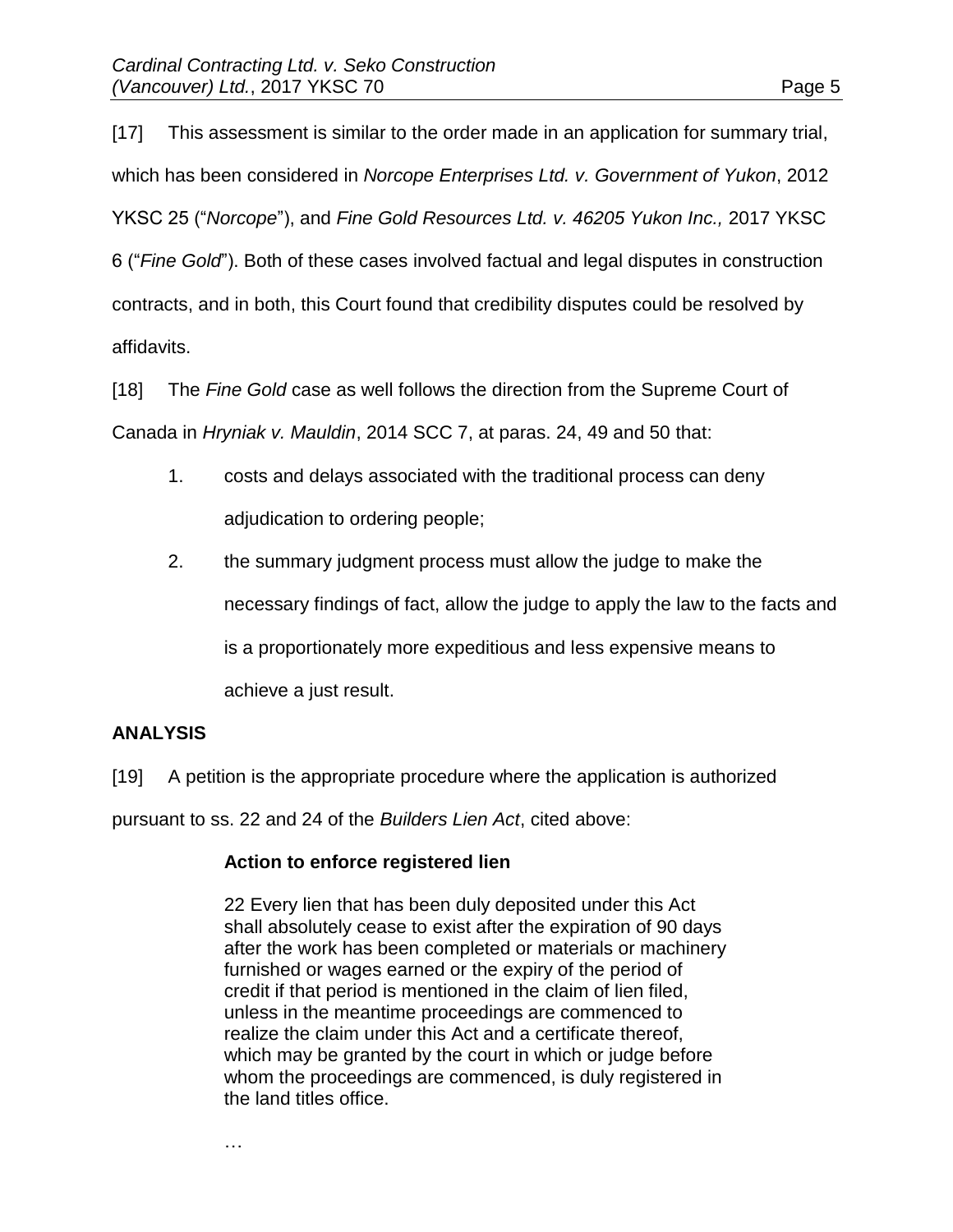## **Lien realizable in Supreme Court**

24 In all cases the lien may be realized in the Supreme Court according to the ordinary procedure of the Supreme Court.

[20] The *Builders Lien Act* provides that liens can be imposed for financial claims by wage earners, contractors, and subcontractors. In all cases, there are monetary claims included in the lien claim. There is no requirement for a statement of claim and the *Builders Lien Act* provides for affidavit verification of both the amount of the lien as well as its validity.

[21] Section 24 of the *Builders Lien Act* refers to realization of the liens "according to the ordinary procedure of the Supreme Court". In my view, the "ordinary procedure" would be by way of petition where the application is authorized by ss. 22 and 24 of the *Builders Lien Act*.

Issue 1: Are there disputed issues of fact that cannot be determined summarily on affidavit evidence and documents?

[22] The first issue is the contractual interpretation of whether the contract was a "pay when paid" contract or not. I found that no factual dispute was involved in that determination and I interpreted the contract not to be "pay when paid".

[23] The second issue of whether the services or Ryan Eby could be invoiced is primarily factual but was not difficult to resolve on the affidavits.

[24] The third issue of whether Cardinal was required to correct or pay deficiency and warranty items is also primarily a matter of contract interpretation.

Issue 2: Is the conversion to a statement of claim with the consequent requirement for discovery and trial, consistent with the object of the *Rules of Court* under Rule 1(16)?